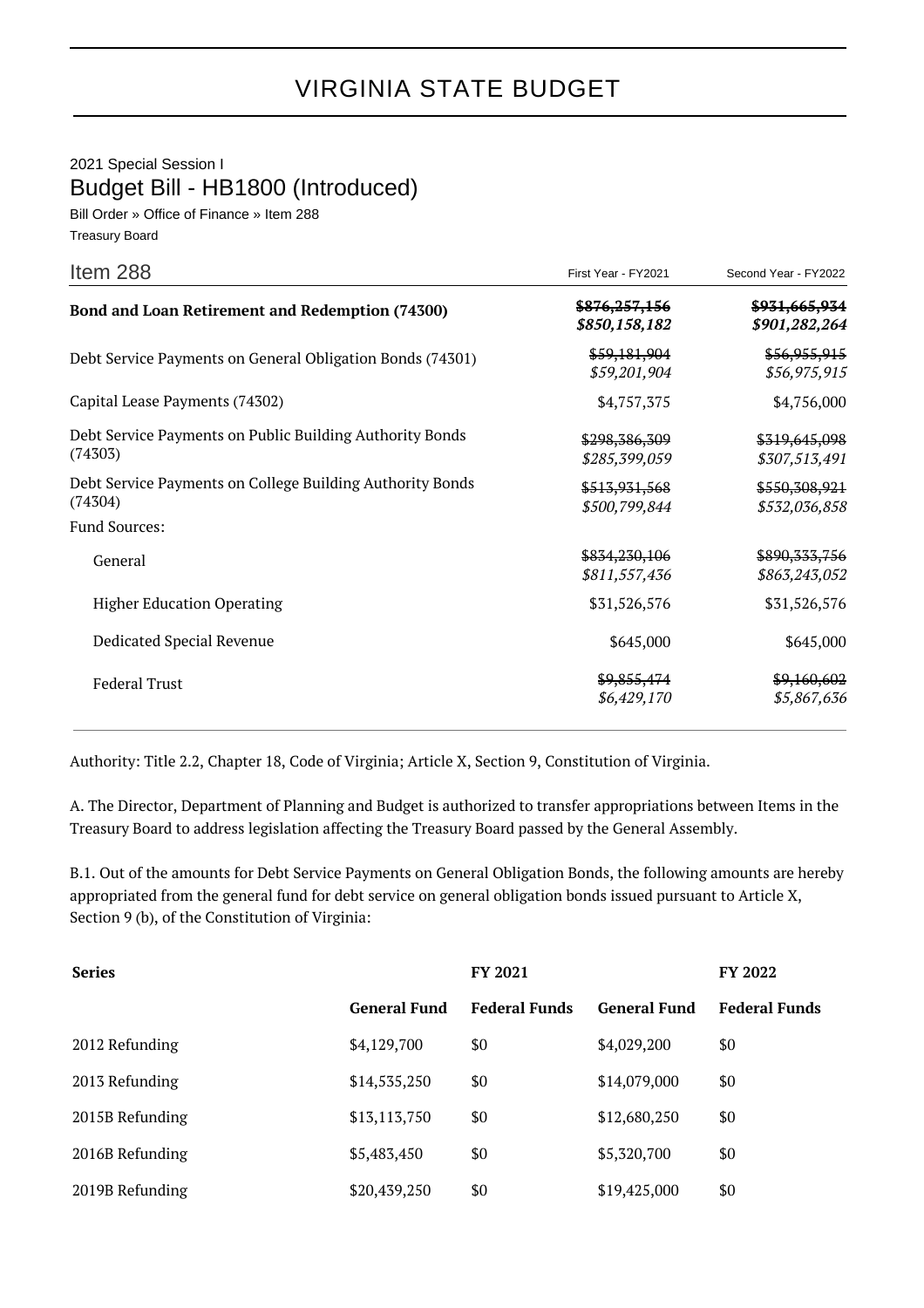| <b>Total Service Area</b>         | \$59,181,904<br>\$59,201,904 | \$0 | \$56,955,915<br>\$56,975,915 | \$0 |
|-----------------------------------|------------------------------|-----|------------------------------|-----|
| Projected debt service & expenses | \$80,000<br>\$100,000        | \$0 | \$80,000<br>\$100,000        | \$0 |
| 2019C Refunding                   | \$1,400,504                  | \$0 | \$1,341,765                  | \$0 |

2. Out of the amounts for Debt Service Payments on General Obligation Bonds, sums needed to fund issuance costs and other expenses are hereby appropriated.

C. Out of the amounts for Capital Lease Payments, the following amounts are hereby appropriated for capital lease payments:

## **FY 2021 FY 2022**

Virginia Biotech Research Park, 2009\$4,757,375 \$4,756,000

**Total Capital Lease Payments \$4,757,375\$4,756,000**

D.1. Out of the amounts for Debt Service Payments on Virginia Public Building Authority Bonds shall be paid to the Virginia Public Building Authority the following amounts for use by the authority for its various bond issues:

| <b>Series</b>   |                    | FY 2021     |                    | FY 2022                                                |
|-----------------|--------------------|-------------|--------------------|--------------------------------------------------------|
|                 |                    |             |                    | General FundNongeneral FundGeneral FundNongeneral Fund |
| 2005D           | \$2,000,000<br>\$0 | \$0         | \$2,000,000<br>\$0 | \$0                                                    |
| 2009A           | \$4,682,863        | \$0         | \$4,683,497        | \$0                                                    |
| 2009C           | \$1,087,310        | \$0         | \$1,088,090        | \$0                                                    |
| 2009D Refunding | \$2,622,250<br>\$0 | \$0         | \$2,618,188<br>\$0 | \$0                                                    |
| 2010A           | \$21,843,481       | \$3,553,029 | \$21,825,508       | \$3,292,966                                            |
|                 | \$15,480,344       | \$126,725   | \$0                | \$0                                                    |
| 2010B           | \$33,944,941       | \$3,121,053 | \$33,924,754       | \$2,916,714                                            |
| 2011A STARS     | \$630,375          | \$0         | \$630,375          | \$0                                                    |
| 2011A           | \$12,909,250       | \$0         | \$12,909,875       | \$0                                                    |
| 2011B           | \$1,298,949        | \$0         | \$1,297,924        | \$0                                                    |
| 2012A Refunding | \$6,557,350        | \$0         | \$6,551,700        | \$0                                                    |
| 2013A           | \$8,825,775        | \$0         | \$8,824,900        | \$0                                                    |
| 2013B Refunding | \$17,243,625       | \$0         | \$17,245,000       | \$0                                                    |
| 2014A           | \$8,480,150        | \$645,000   | \$8,477,525        | \$645,000                                              |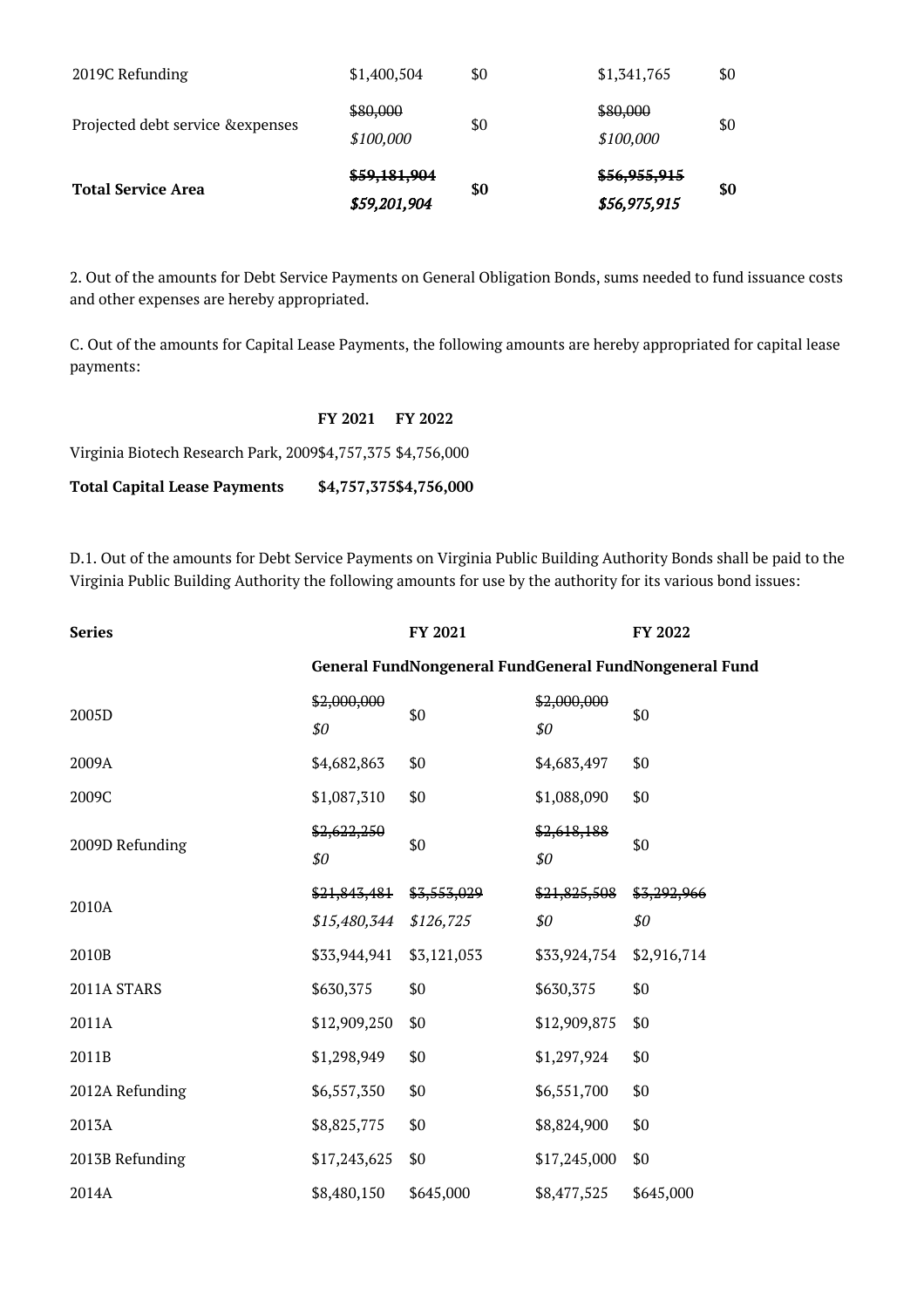|                                                  | \$281,506,281 \$3,892,778            |     |              |     |
|--------------------------------------------------|--------------------------------------|-----|--------------|-----|
| <b>Total Service Area</b>                        | \$291,067,227 <sup>\$7,319,082</sup> |     |              |     |
|                                                  | \$363,596                            |     | \$19,841,253 |     |
| Projected debt service and expenses \$18,818,715 |                                      | \$0 | \$49,207,556 | \$0 |
| 2020C                                            | \$2,058,711                          | \$0 | \$6,620,033  | \$0 |
| 2020B Refunding                                  | \$10,280,523                         | \$0 | \$24,629,625 | \$0 |
| 2020A                                            | \$7,540,326                          | \$0 | \$15,721,700 | \$0 |
| 2019C                                            | \$5,579,052                          | \$0 | \$5,453,302  | \$0 |
| 2019B                                            | \$10,159,150                         | \$0 | \$10,157,525 | \$0 |
| 2019A                                            | \$13,434,000                         | \$0 | \$13,438,000 | \$0 |
| 2018B                                            | \$1,229,590                          | \$0 | \$1,229,490  | \$0 |
| 2018A                                            | \$11,749,844                         | \$0 | \$11,746,094 | \$0 |
| 2017A Refunding                                  | \$6,722,850                          | \$0 | \$6,722,850  | \$0 |
| 2016D                                            | \$904,382                            | \$0 | \$906,682    | \$0 |
| 2016C                                            | \$11,658,000                         | \$0 | \$11,656,000 | \$0 |
| 2016B Refunding                                  | \$17,811,650                         | \$0 | \$17,811,275 | \$0 |
| 2016A                                            | \$14,387,050                         | \$0 | \$14,389,800 | \$0 |
| 2015B Refunding                                  | \$11,264,775                         | \$0 | \$11,266,900 | \$0 |
| 2015A                                            | \$17,339,870                         | \$0 | \$17,342,870 | \$0 |
| 2014C Refunding                                  | \$25,871,400                         | \$0 | \$17,373,650 | \$0 |
| 2014B                                            | \$2,010,580                          | \$0 | \$2,011,088  | \$0 |

2.a. Funding is included in this Item for the Commonwealth's reimbursement of a portion of the approved capital costs as determined by the Board of Corrections and other interest costs as provided in §§ [53.1-80](http://law.lis.virginia.gov/vacode/53.1-80/) through [53.1-](http://law.lis.virginia.gov/vacode/53.1-82.2/) [82.2](http://law.lis.virginia.gov/vacode/53.1-82.2/) of the Code of Virginia, for the following:

|                                                      | Commonwealth<br><b>Share of</b>  |
|------------------------------------------------------|----------------------------------|
| Project                                              | <b>Approved Capital</b><br>Costs |
| Prince William - Manassas Regional Jail              | \$21,032,421                     |
| Henry County Jail                                    | \$18,759,878                     |
| Chesapeake City Jail                                 | \$6,860,886                      |
| Piedmont Regional Jail                               | \$2,139,464                      |
| Prince William – Manassas Regional Jail<br>Expansion | \$678,387                        |
| Riverside Regional Jail                              | \$807,447                        |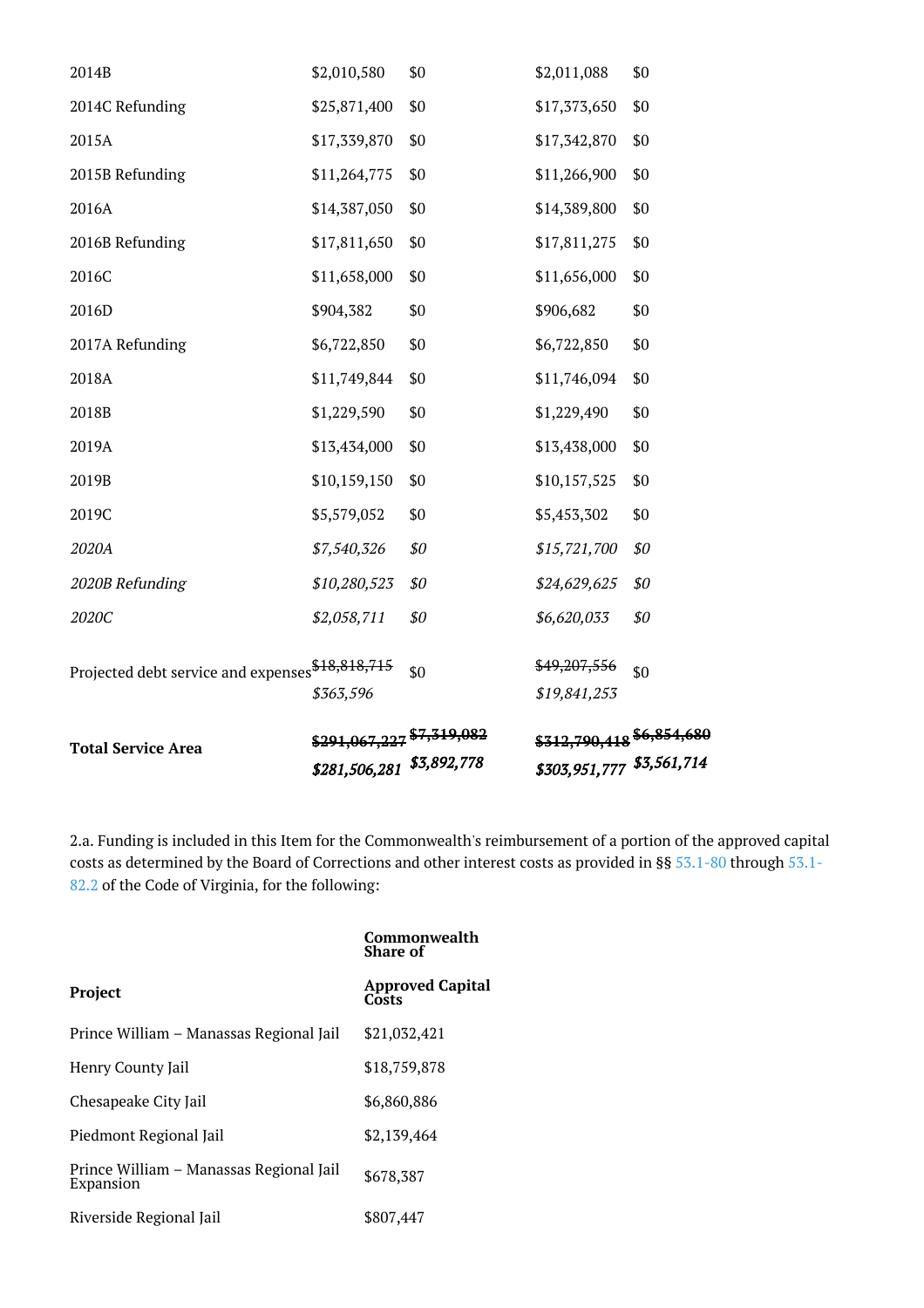b. The Commonwealth's share of the total construction cost of the projects listed in the table in paragraph D.2.a. shall not exceed the amount listed for each project. Reimbursement of the Commonwealth's portion of the construction costs of these projects shall be subject to the approval of the Department of Corrections of the final expenditures.

c. This paragraph shall constitute the authority for the Virginia Public Building Authority to issue bonds for the foregoing projects pursuant to § [2.2-2261](http://law.lis.virginia.gov/vacode/2.2-2261/) of the Code of Virginia.

E.1. Out of the amounts for Debt Service Payments on Virginia College Building Authority Bonds shall be paid to the Virginia College Building Authority the following amounts for use by the Authority for payments on obligations issued for financing authorized projects under the 21st Century College Program:

| <b>Series</b>   | FY 2021      | FY 2022                   |
|-----------------|--------------|---------------------------|
| 2009E Refunding | \$26,967,750 | \$26,971,250              |
| 2010B           | \$27,254,689 | \$27,021,208              |
| 2011 A          | \$10,295,250 | \$0                       |
| 2012A           | \$16,248,450 | \$16,248,450              |
|                 |              | \$15,180,225 \$14,112,000 |
| 2012B           | \$21,479,850 | \$21,477,850              |
|                 | \$19,726,350 | \$17,970,850              |
| 2013 A          | \$16,814,669 | \$16,818,669              |
|                 | \$15,300,459 | \$13,340,250              |
|                 | \$16,971,650 | \$19,673,650              |
| 2014A           | \$16,684,250 | \$15,938,850              |
| 2014B Refunding | \$195,400    | \$195,400                 |
| 2015A           | \$26,655,700 | \$26,656,450              |
| 2015B Refunding | \$27,432,898 | \$27,429,861              |
| 2015D           | \$13,716,535 | \$13,716,785              |
| 2016A           | \$19,471,600 | \$19,472,600              |
| 2016B Refunding | \$1,972,000  | \$1,972,000               |
| 2016C           | \$4,432,507  | \$4,431,735               |
| 2017B Refunding | \$19,961,500 | \$18,609,750              |
| 2017C           | \$31,465,500 | \$31,470,250              |
| 2017D           | \$11,317,081 | \$11,315,706              |
| 2017E Refunding | \$26,711,750 | \$35,956,750              |
| 2019A           | \$31,122,350 | \$31,126,100              |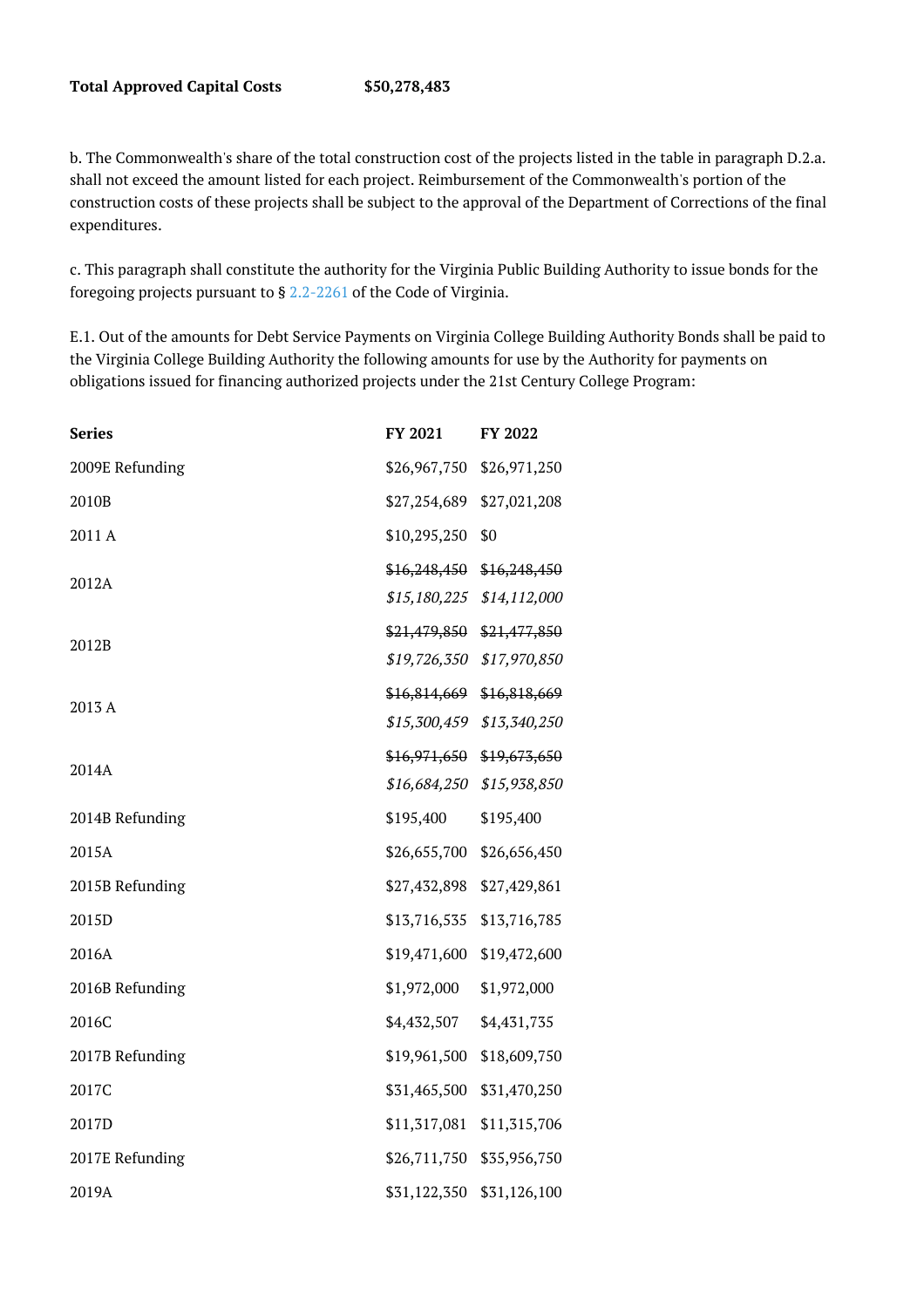|                                                | \$410,798,279 \$447,728,359 |                                       |  |
|------------------------------------------------|-----------------------------|---------------------------------------|--|
| <b>Subtotal 21st Century</b>                   |                             | <del>\$422.687.376\$467.271.866</del> |  |
|                                                | \$356,120                   | \$40,416,604                          |  |
| Projected 21st Century debt service & expenses | \$33,001,247                | \$77,660,902                          |  |
| 2020B Refunding                                | \$2,687,900                 | \$7,864,385                           |  |
| 2020A &B                                       | \$22,691,465 \$22,693,075   |                                       |  |
| 2019C Refunding                                | \$29,213,500                | \$29,064,250                          |  |
| 2019B                                          | \$9,985,500                 | \$9,982,250                           |  |

2. Out of the amounts for Debt Service Payments on Virginia College Building Authority Bonds shall be paid to the Virginia College Building Authority the following amounts for the payment of debt service on authorized bond issues to finance equipment:

| <b>Series</b>                    | FY 2021                 | FY 2022                     |
|----------------------------------|-------------------------|-----------------------------|
| 2013A                            | \$9,450,000             | \$0                         |
| 2014A                            | \$9,660,000             | \$0                         |
| 2015A                            | \$10,479,250            | \$10,479,000                |
| 2016A                            | \$11,066,750            | \$11,063,750                |
| 2017A                            | \$11,851,750            | \$11,852,250                |
| 2018                             | \$12,859,500            | \$12,860,750                |
| 2019A                            | \$12,570,250            | \$12,571,250                |
| 2020A                            | \$12,064,065            | \$12,061,250                |
| Projected debt service &expenses | <del>\$13,306,692</del> | \$24,210,055                |
|                                  | \$0                     | \$13,420,249                |
| Subtotal Equipment               | <del>\$91,244,192</del> | \$83,037,055                |
|                                  | \$90,001,565            | \$84,308,499                |
| <b>Total Service Area</b>        |                         | \$513,931,568\$550,308,921  |
|                                  |                         | \$500,799,844 \$532,036,858 |

3. Beginning with the FY 2008 allocation of the higher education equipment trust fund, the Treasury Board shall amortize equipment purchases at seven years, which is consistent with the useful life of the equipment.

4. Out of the amounts for Debt Service Payments on Virginia College Building Authority Bonds, the following nongeneral fund amounts from a capital fee charged to out-of-state students at institutions of higher education shall be paid to the Virginia College Building Authority in each year for debt service on bonds issued under the 21st Century Program:

| Institution             | FY 2021                 | FY 2022 |
|-------------------------|-------------------------|---------|
| George Mason University | \$2,804,490 \$2,804,490 |         |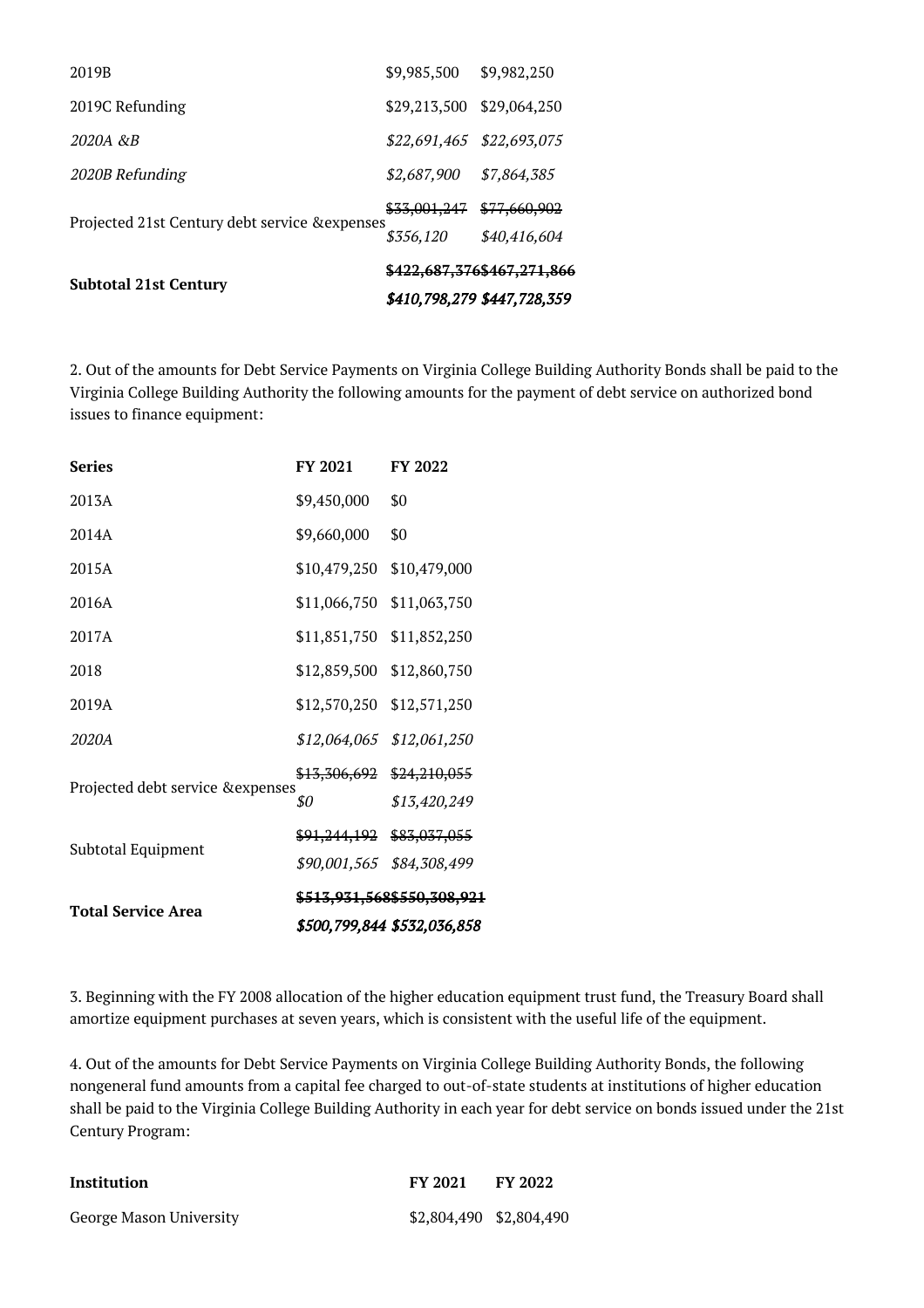| <b>TOTAL</b>                                                    |             | \$26,683,974\$26,683,974 |
|-----------------------------------------------------------------|-------------|--------------------------|
| Virginia Community College System                               | \$3,301,665 | \$3,301,665              |
| <b>Richard Bland College</b>                                    | \$10,830    | \$10,830                 |
| Virginia State University                                       | \$773,577   | \$773,577                |
| Virginia Military Institute                                     | \$400,470   | \$400,470                |
| Radford University                                              | \$300,486   | \$300,486                |
| University of Mary Washington                                   | \$234,834   | \$234,834                |
| Longwood University                                             | \$106,149   | \$106,149                |
| Norfolk State University                                        | \$420,789   | \$420,789                |
| James Madison University                                        | \$2,843,787 | \$2,843,787              |
| University of Virginia's College at Wise                        | \$48,330    | \$48,330                 |
| Christopher Newport University                                  | \$131,508   | \$131,508                |
| College of William and Mary                                     | \$1,639,845 | \$1,639,845              |
| Virginia Commonwealth University                                | \$2,359,266 | \$2,359,266              |
| Virginia Polytechnic Institute and State University \$5,192,295 |             | \$5,192,295              |
| University of Virginia                                          | \$5,006,754 | \$5,006,754              |
| Old Dominion University                                         | \$1,108,899 | \$1,108,899              |

5. Out of the amounts for Debt Service Payments of College Building Authority Bonds, the following is the estimated general and nongeneral fund breakdown of each institution's share of the debt service on the Virginia College Building Authority bond issues to finance equipment. The nongeneral fund amounts shall be paid to the Virginia College Building Authority in each year for debt service on bonds issued under the equipment program:

|                                                     |                              | FY 2021     |                              | FY 2022                                                |
|-----------------------------------------------------|------------------------------|-------------|------------------------------|--------------------------------------------------------|
| Institution                                         |                              |             |                              | General FundNongeneral FundGeneral FundNongeneral Fund |
| College of William & Mary                           | \$2,992,492                  | \$259,307   | \$2,653,323                  | \$259,307                                              |
| University of Virginia                              | \$15,492,944<br>\$16,277,138 | \$1,088,024 | \$15,075,947<br>\$15,875,947 | \$1,088,024                                            |
| Virginia Polytechnic Institute and State University | \$15,279,292<br>\$16,204,292 | \$992,321   | \$14,889,747<br>\$15,139,747 | \$992,321                                              |
| Virginia Military Institute                         | \$903,953                    | \$88,844    | \$800,533<br>\$858,424       | \$88,844                                               |
| Virginia State University                           | \$1,644,946<br>\$1,394,946   | \$108,886   | \$1,275,939                  | \$108,886                                              |
| Norfolk State University                            | \$1,486,086<br>\$1,011,086   | \$108,554   | \$1,096,014<br>\$997,014     | \$108,554                                              |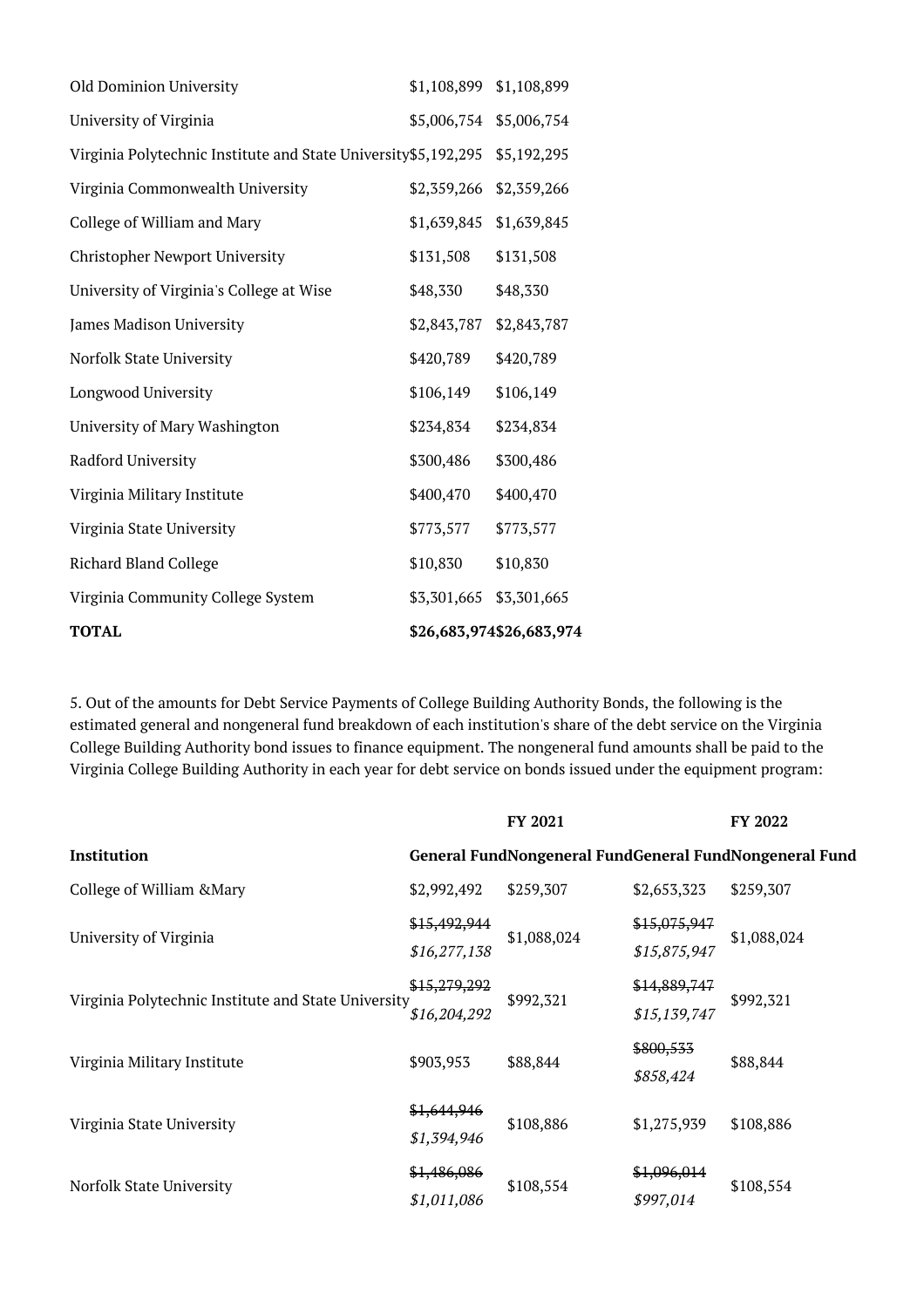| <b>TOTAL</b>                                 | \$86,401,591<br>\$85,158,967 | \$4,842,602 | \$78,194,462<br>\$79,465,902 | \$4,842,602 |
|----------------------------------------------|------------------------------|-------------|------------------------------|-------------|
| Eastern Virginia Medical School              | \$397,961<br>\$317,961       | \$0         | \$399,279<br>\$309,627       | \$0         |
| New College Institute                        | \$43,640<br>\$38,640         | \$0         | \$34,614                     | \$0         |
| Southern Virginia Higher Education Center    | \$132,326<br>\$107,326       | \$0         | \$98,833                     | \$0         |
| Institute for Advanced Learning and Research | \$357,191<br>\$242,191       | \$0         | \$282,881<br>\$230,881       | \$0         |
| Southwest Virginia Higher Education Center   | \$89,759                     | \$0         | \$82,656                     | \$0         |
| Roanoke Higher Education Authority           | \$86,971                     | \$0         | \$80,089                     | \$0         |
| Virginia Institute of Marine Science         | \$704,080<br>\$479,080       | \$0         | \$556,150<br>\$461,150       | \$0         |
| Virginia Community College System            | \$17,935,987<br>\$16,235,987 | \$633,657   | \$15,210,782<br>\$15,560,782 | \$633,657   |
| George Mason University                      | \$5,148,921<br>\$4,998,921   | \$205,665   | \$5,440,942<br>\$4,430,559   | \$205,665   |
| University of Virginia's College at Wise     | \$296,121<br>\$176,121       | \$19,750    | \$231,863<br>\$166,863       | \$19,750    |
| Christopher Newport University               | \$927,427<br>\$827,427       | \$17,899    | \$739,369<br>\$789,369       | \$17,899    |
| <b>Richard Bland College</b>                 | \$192,408<br>\$177,408       | \$2,027     | \$163,209                    | \$2,027     |
| Virginia Commonwealth University             | \$10,927,292<br>\$10,977,292 | \$401,647   | \$9,093,486<br>\$10,004,070  | \$401,647   |
| Old Dominion University                      | \$5,207,706<br>\$5,850,888   | \$374,473   | \$5,056,268<br>\$5,106,268   | \$374,473   |
| Radford University                           | \$1,565,037<br>\$1,315,037   | \$135,235   | \$973,031<br>\$1,123,031     | \$135,235   |
| James Madison University                     | \$2,633,299<br>\$2,533,299   | \$254,504   | \$2,063,725<br>\$2,213,725   | \$254,504   |
| University of Mary Washington                | \$1,142,531                  | \$97,063    | \$1,204,332<br>\$1,079,332   | \$97,063    |
| Longwood University                          | \$813,221<br>\$778,221       | \$54,746    | \$691,450<br>\$730,450       | \$54,746    |